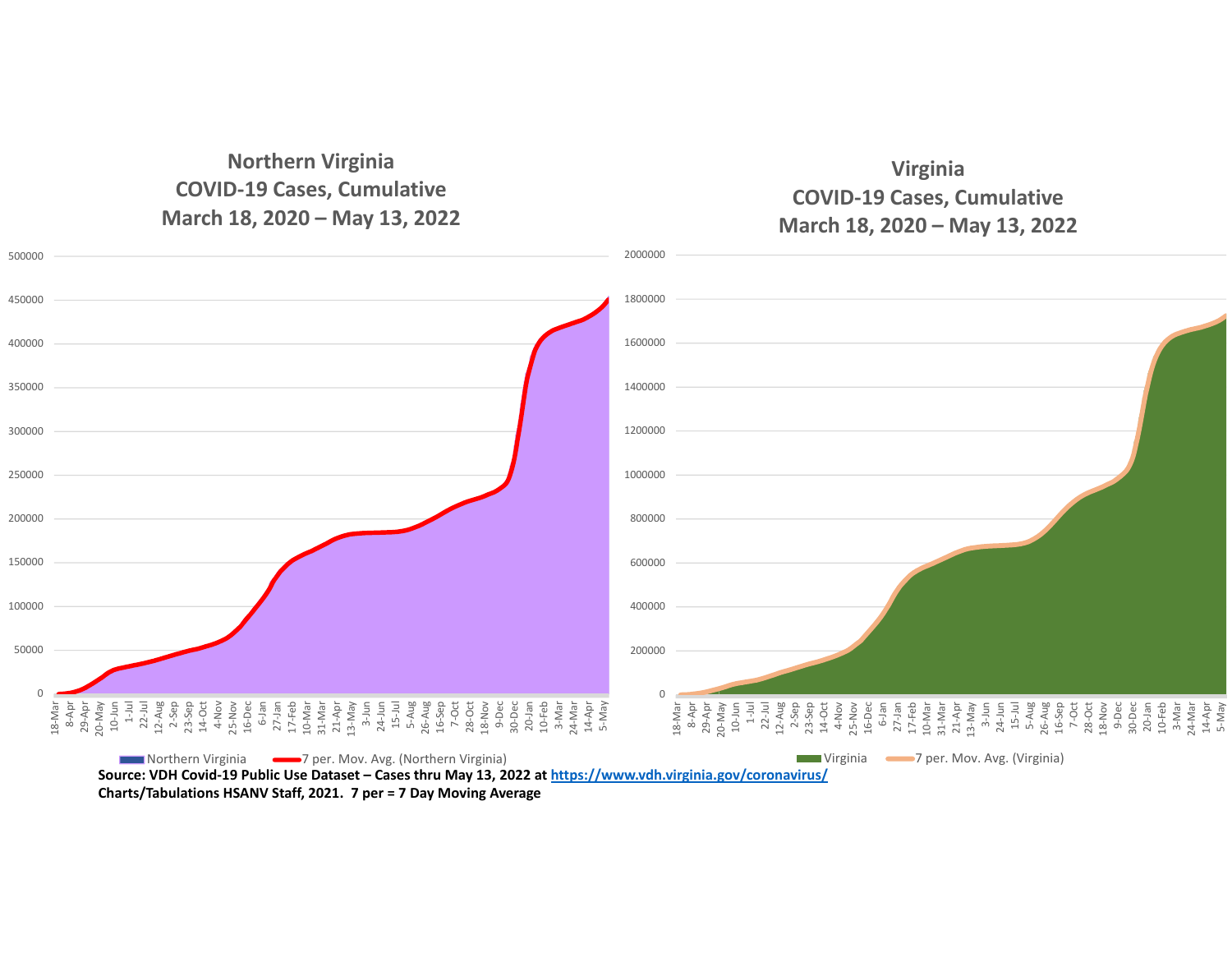**Northern Virginia COVID‐19 Deaths, Cumulative March 18, 2020 – May 13, 2022**

**Virginia COVID‐19 Deaths, Cumulative March 18, 2020 – May 13, 2022**



**Charts/Tabulations HSANV Staff, 2021. 7 per <sup>=</sup> 7 Day Moving Average**